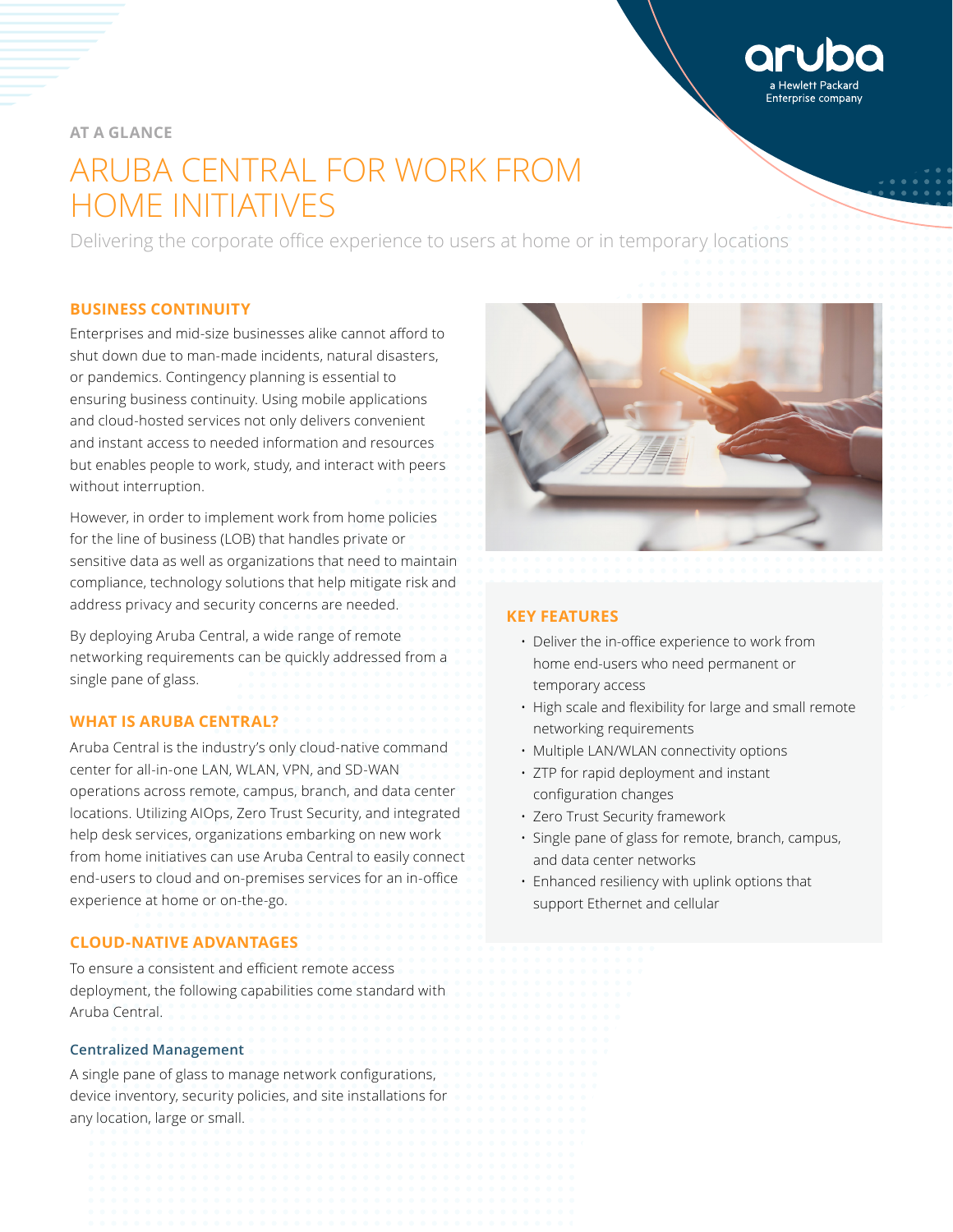## **On-Demand IT Software and Services**

Features such as Application performance monitoring and URL filtering, are enabled quickly over-the-air.

# **Enhanced Scale and Resiliency**

Instant remote access for thousands of temporary and permanent work from home users – no end-user setup required. In the headend, capacity and high availability is simple by installing additional on-premises and virtual headend equipment.

#### **Over-the-Air Software and Configuration Updates**

Zero-touch provisioning and after-hours scheduled upgrades ensure networks support the latest features, remain in compliance, and provide consistent experiences everywhere a user connects.

# **FLEXIBLE DEPLOYMENT OPTIONS**

Aruba Central manages the entire lifecycle of remote Aruba LAN and WLAN, overlay VPN tunnels, and VPN concentrators (VPNCs) – in addition to Aruba VIA VPN client access.

# **Aruba IAP-VPN mode for Aruba Access Points\***

Delivering full enterprise networking capabilities for teleworkers and remote locations that need one or more APs per site, IAP-VPN mode enables the same, secure connectivity experience that users have in a large campus, including access to the same SSID, Intranet, shared printers, and even VoIP telephony. Users simply connect an AP to an Internet connection and plug in the power with no additional manual setup required.

IAP-VPN mode enables APs to act as gateways, forwarding traffic through secure overlay tunnels to an Aruba Central-managed VPNC, routing for subnets, and providing stateful firewall enforcement of WLAN and LAN traffic.

# **VPN Client Access with the Aruba VIA Service\***

For students, contractors, and employees on public or personal Wi-Fi networks, Aruba VIA is a VPN client that provides secure access to enterprise resources. Aruba VIA provides split and full tunnel connections to an Aruba VPNC managed by Aruba Central.

#### **Mixed cloud and on-premises deployments**

Aruba Central-managed APs can also establish IAP-VPN tunnels to an on-premises-managed Mobility Controller. This is ideal for organizations undergoing cloud migrations and need to rapidly scale remote access.

## **UNIFIED POLICY ENFORCEMENT**

To simplify and secure network access, all Aruba APs are deployed with Aruba's Policy Enforcement Firewall (PEF), a Cyber Catalyst designated feature, to help reduce cyber risk. For IAP-VPN deployments, wired and wireless traffic is bridged at each site, while for RAP deployments, traffic is tunneled to a VPNC for inspection. This ensure that every remote site maintains consistent policy enforcement at the edge, based on user role (e.g. guest, contractor, employee), device type, application and network location.

# **KEY SOLUTION COMPONENTS**

The following products combine to deliver the corporate office experience to any branch or remote location.

# **Aruba Central**



[Aruba Central](https://www.arubanetworks.com/products/networking/management/central/) is where all orchestration happens, from configuration and deployment, to changes and maintenance

#### **\*Other Management Options**

For IT with on-premises management requirements, Aruba IAP-VPN mode, Aruba VIA VPN service, and the [Aruba RAP mode](https://www.arubanetworks.com/products/networking/remote-access-points/) can terminate connections to an Aruba VPNC deployed in an on-premises data center or headend environment. Any Aruba Unified AP, Instant AP, or Campus AP can be deployed as a RAP, and are designed for single AP teleworker deployments only. RAPs provide the same user experience as IAP-VPN, however do not support the IAP-VPN gateway features needed for larger remote sites.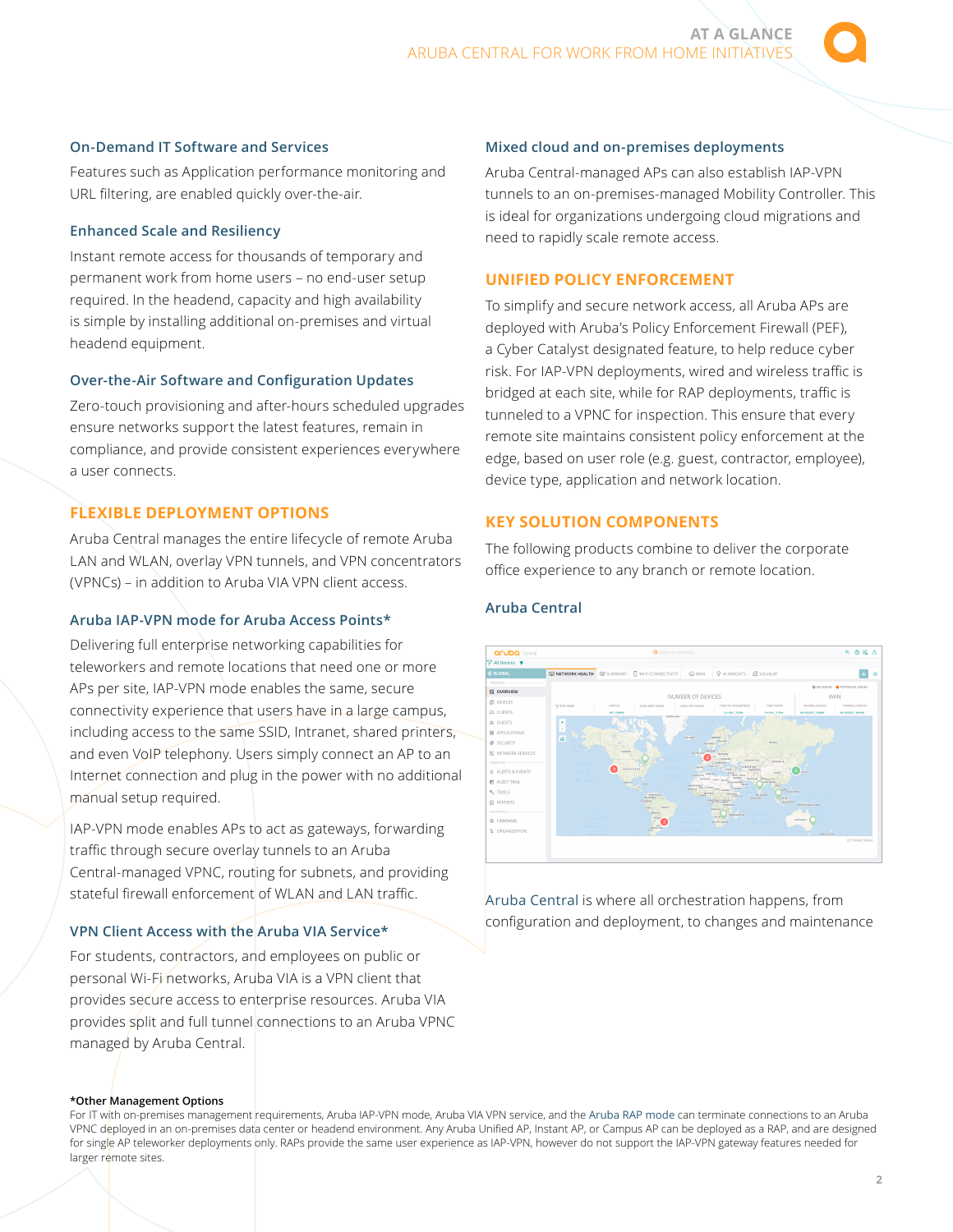## **Aruba Access Points and Aruba VIA**



All Aruba APs are purpose-built for teleworkers, remote offices, and temporary work and study locations. Supporting the latest [Wi-Fi 6](https://www.arubanetworks.com/products/networking/access-points/) standard, as well as Wi-Fi 5, APs deliver secure and reliable connectivity to mobile users, IoT devices, and latency-sensitive applications – even in crowded areas. Form factors support Wi-Fi with WPA2/WPA3 encryption, up to 4 wired PoE ports, and multiple WAN uplinks including LTE modems. Aruba VIA is available for Android, iOS, MacOS, Windows, and Linux.

# **Aruba SD-WAN Headend and/or Virtual Gateways**



Aruba Headend and Virtual Gateways act as VPNCs and are deployed in data center and public cloud infrastructures to terminate traffic from IAP-VPN and VIA client sessions. Managed and orchestrated by Aruba Central, these gateways offer seamless and secure connectivity for thousands of remote sites. Virtual Gateways support Azure and AWS.

#### **Optional: Aruba ClearPass Device Insight (CPDI)**

CPDI delivers AI-based profiling capabilities that automatically fingerprint client devices. Combined with ClearPass Policy Manager deployed in the headend, all LAN, WLAN, and VPN endpoints are quickly assigned appropriate access policies.

#### **Optional: Aruba SD-WAN with Threat Defense**

Extend application assurance from business-grade WAN to the Internet for a more stable network experience from end-to-end. Using Aruba Central, SD-WAN technology can be used to simplify route and tunnel orchestration. Advanced [Threat Defense](https://www.arubanetworks.com/assets/tg/TB_Advanced-Threat-Defense-with-Aruba-SD-Branch.pdf) capabilities such as IDS/IPS provide additional security. Aruba SD-WAN is delivered using Aruba Branch, Headend and Virtual Gateways.

#### **Optional: Aruba Access Switches**

For larger branch locations, or to support campus core and data center environments, [Aruba switches](https://www.arubanetworks.com/products/networking/switches/) use a cloud-native design to provide the performance, scale, and intelligence needed for growing network demands.

#### **Optional: HPE GreenLake for Aruba**

HPE [GreenLake](https://www.arubanetworks.com/assets/support/HPE-GreenLake-for-Aruba.pdf) for Aruba is designed to offer Network-as-a-Service (NaaS) options from a scalable services platform.

# **SECURITY WITH AI-POWERED INSIGHTS**

To help enterprises reduce cyber risk and maintain complete visibility, Aruba provides AI-based profiling, policy enforcement and management, as well as threat defense capabilities. This is especially important for mitigating threats posed by devices before they have a chance to act.

Using Wi-Fi 6 and WPA3 authentication, mobile connections are encrypted to the latest standards. Aruba's Policy Enforcement Firewall (PEF) extracts intelligence about user role, device type, application, and network location to secure connectivity on a need-to-know basis.